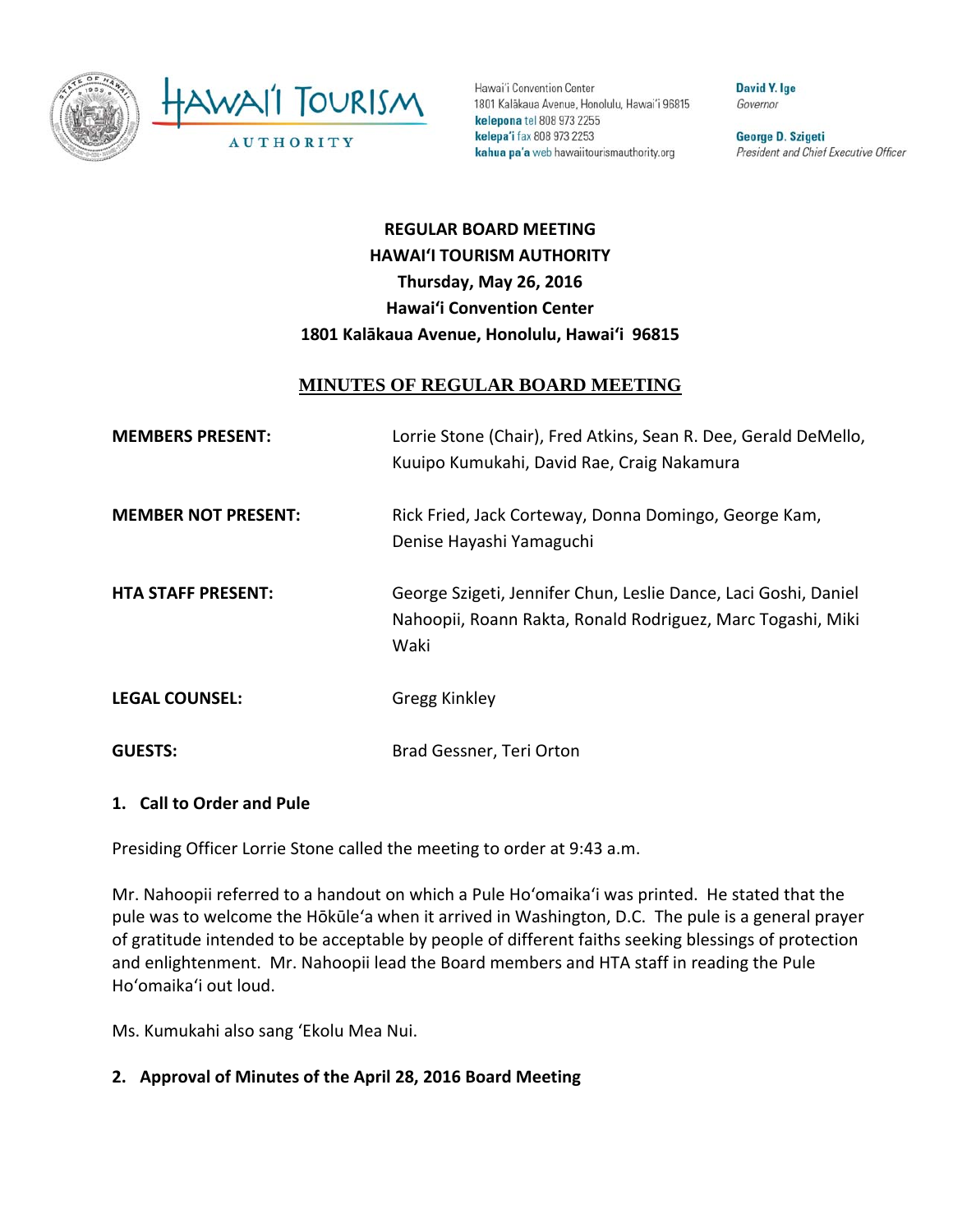Mr. Rae moved to approve the minutes of the Board meeting held on April 28, 2016. Mr. Dee seconded the motion, which was unanimously approved by all the Board members present.

### **3. Review of Recent and Upcoming Permitted Interactions**

Mr. Rae reported that he and Ms. Stone met at the Four Seasons Resort O'ahu at Ko Olina and discussed the grand opening of the hotel.

Mr. Dee reported that he met with Mr. Atkins and discussed potential tourism events.

## **4. Report of the CEO Relating to the HTA's Programs**

Mr. Szigeti noted that it has been one year since his appointment as the President & CEO of HTA. He referred to the CEO report in the board folder and previously distributed to the Board members. He also reported that he met with Japan stakeholders in Hilo and expressed appreciation for Mr. DeMello's assistance during the meeting.

Mr. DeMello stated that the Hawai'i Tribune Herald published a "favorable" article on "HTA's efforts" and the redevelopment of the Naniloa Hotel. He also suggested that support should be considered for Hawai'i style rodeo because "it's a market that creates an authentic cultural experience for the visitor." Rodeo in Hawai'i is not conducted in a "traditional sense" and is usually held during the winter months. Mr. Szigeti acknowledged the need to market new attractions, especially on the neighbor islands.

Mr. Szigeti reported that HTA received the President's "E" Award for Export Service to Tourism. The presentation of the award was made by U.S. Secretary of Commerce Penny Pritzker and U.S. Representative Tulsi Gabbard at a special ceremony in Washington, D.C. HTA was one of 123 U.S. companies to receive the President's "E" Award this year. The "E" Awards are the highest recognition any U.S. entity may receive for making a significant contribution to the expansion of U.S. exports. The criteria for the award is based on four years of successive export growth and case studies which demonstrate valuable support to exporters resulting in increased exports. Mr. Szigeti acknowledged HTA staff, especially Jennifer Chun, for their effort to provide the information requested in an application.

He also reported on an opportunity he had to discuss with Hawai'i's congressional team various tourism related issues, such as preclearance at Haneda Japan Airport and the designation of Kona Airport as an international airport.

Mr. Szigeti discussed a meeting of the U.S. Travel Association and its "Project: Time Off" initiative. The goal of the initiative is to prove there are personal, business, social and economic benefits that taking earned time off can deliver. There are a lot of vacation days not being used. Ms. Stone noted the Japan government has made it mandatory for its citizens to take vacation. HTA's contractors should take advantage of this government mandate. Mr. Rae added that the concept of vacation being lost if it is not being used should also be reviewed.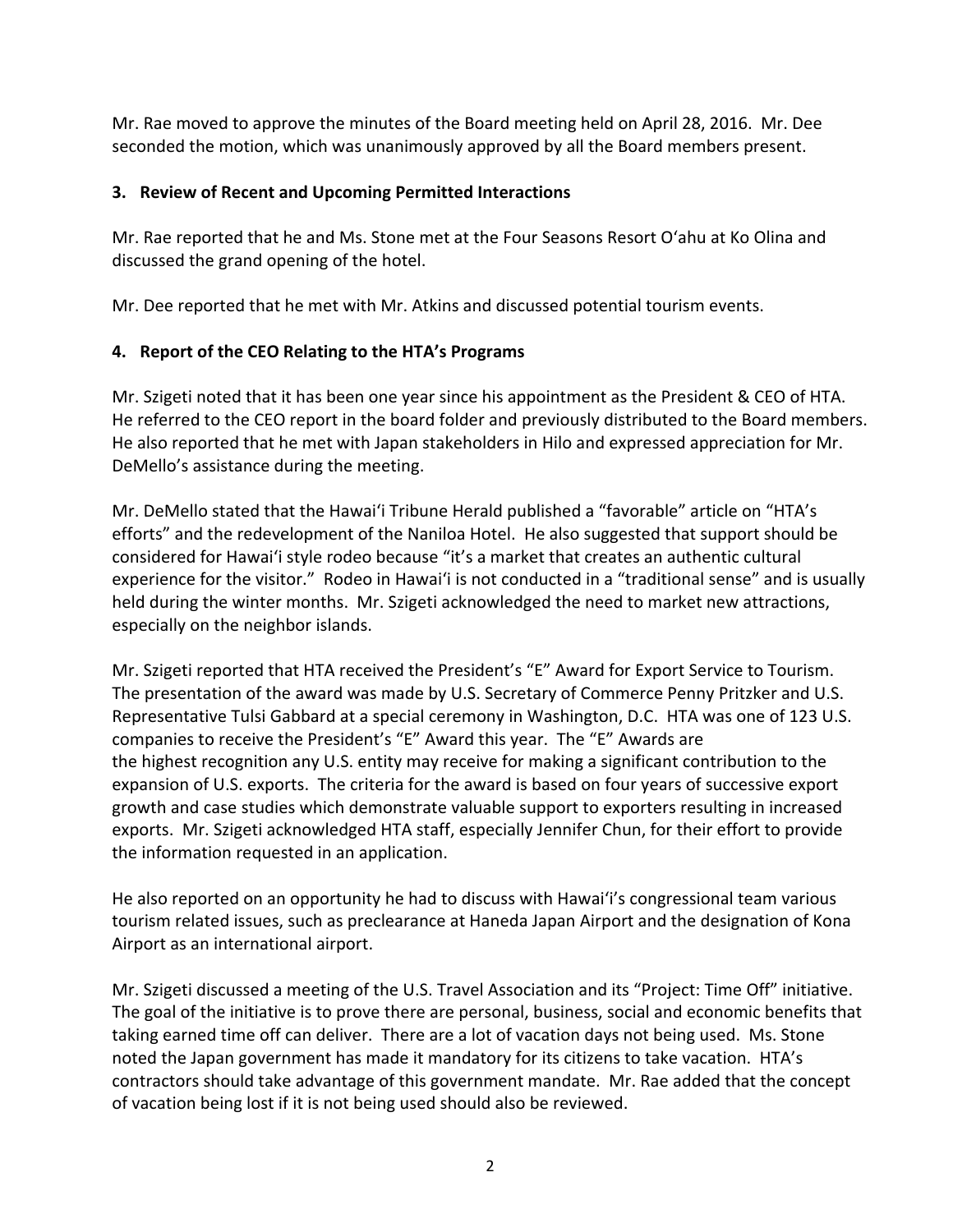Mr. Szigeti continued with his report by noting that he witnessed the arrival of the Hōkūle'a at Washington, D.C., and the subsequent King Kamehameha ceremony at the Capitol. A large contingent from Hawai'i will also be in New York to witness Hōkūle'a's arrival.

Finally, Mr. Szigeti reported on the 2016 legislative session. A written summary was provided to the Board members online. Overall, HTA "had a lot at stake and did well at the session." He reported on the various legislative measures that had passed or not passed.

Ms. Kumukahi noted an initiative of the Native Hawaiian Hospitality Association to acknowledge an appreciation of the features in Waikīkī. We also need to be nice to our visitors in Waikīkī.

It was reported that the Pacific Arts Festival will be held in Hawai'i in the year 2020. The Festival is held every four years and is being held this year in Guam. A delegation will be in Guam to participate in a "hand off" ceremony. Pris Texeira is representing HTA at the Festival.

Mr. Atkins reported that he and HTA staff, Laci Goshi and Charlene Chan, met with cruise ship representatives. His understanding is that the current cruise ships are bigger and Hawai'i's infrastructure may make it difficult to accommodate these ships. Hawai'i maintains a good ranking with the cruise industry.

#### **5. Presentation and Discussion of Market Insights and Current Market Conditions**

Mr. Nahoopii referred to a handout entitled "Market Insights-April 2016" and dashboards of key performance indicators in each major market area. The handouts were previously distributed to the Board for consideration. He stated that in April, "we were up in arrivals" and "expenditures lagged." Cruise ship arrivals and Golden Week in Japan were the primary reason for the increase in arrivals. There were also more air seats serving Australia and New Zealand.

He also noted that April was the first time in 20 months that North America was "flat." The U.S. market is "trickling along." Ms. Stone responded that HTA had known the later part of 2016 was going to be the beginning of a downward trend. We need to let the public know HTA was aware of this and it is doing something about it. Mr. Nahoopii stated the "good thing about the U.S. market" is that the "economy is strong" and "fuel prices are still low."

Mr. Szigeti offered "two things to keep an eye on." TSA has reported long lines at the airports. Consequently, Hawaiian Airlines has been adding staff to assist with managing the lines. Additionally, we need to monitor the situation of a potential strike by Hawaiian Airlines pilots.

Mr. Dee noted that after the current major market area RFPs have been completed, HTA should initiate an effort to correlate its "spend and the result on the market." This would be a good opportunity to begin that analysis.

#### **6. Presentation, Discussion and Approval of HTA's Financial Reports**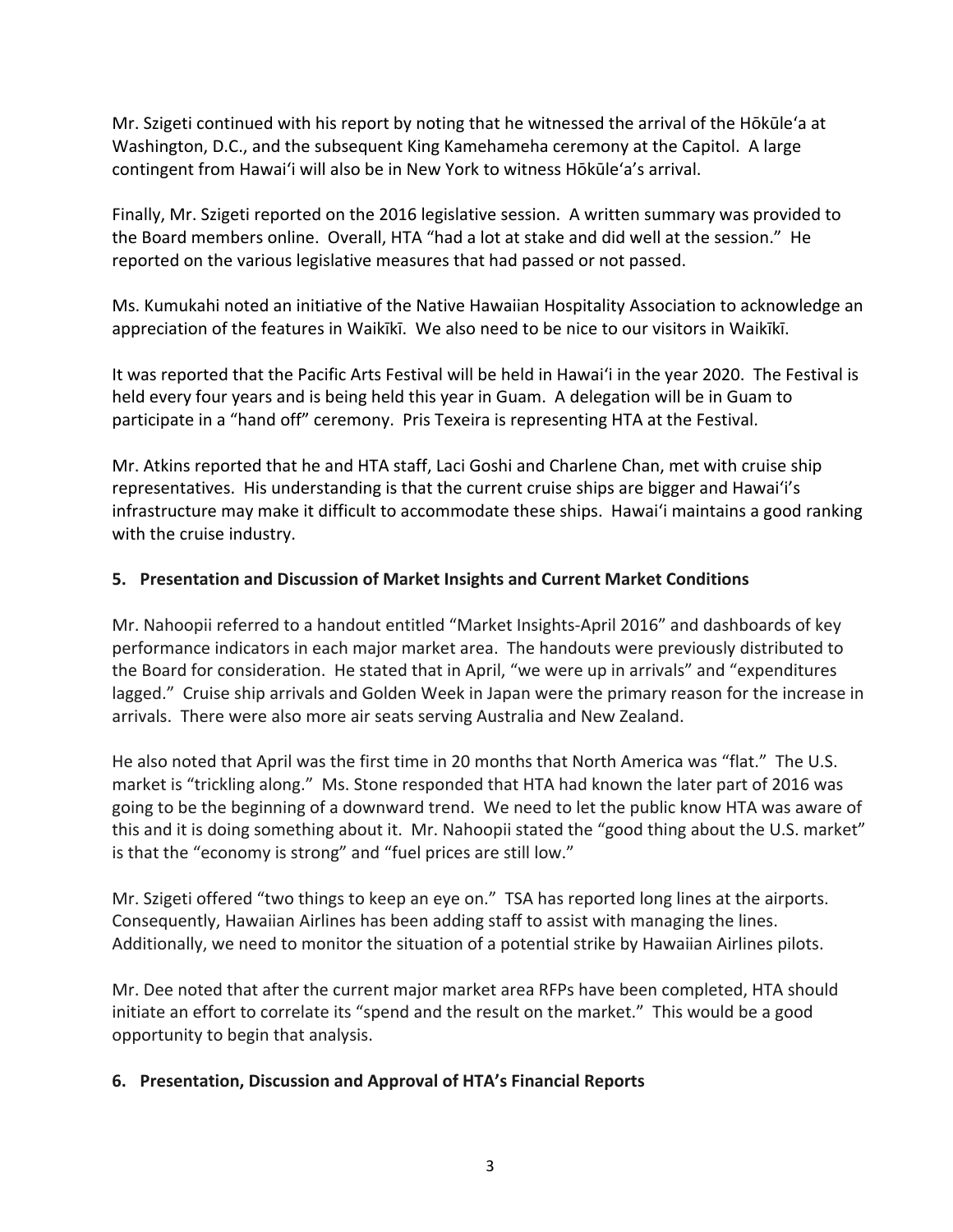Mr. Togashi requested Board approval of the financial reports for March 2016 previously made available to the Board. The April 2016 financial reports will be available online at the HTA's 365 website. Mr. Nakamura moved to approve the HTA financial reports for March 2016. Mr. Rae seconded the motion, which was unanimously approved by all the Board members present without any objection.

### **9. Presentation and Discussion by AEG Regarding an Update of Hawaii Convention Center Recent Activities**

Ms. Orton was acknowledged and provided a PowerPoint presentation entitled "May 2016 HTA Board of Directors Update." In regards to a "facility update," she reported that April was a "good month" and the reforecasted projected net loss at year end is \$1,632,400 as compared to the projected net loss of \$2,980,000. AEG is currently "looking to hire staff to develop corporate business in 2017."

In regards to an update on "food and beverage," Ms. Orton reported "April was the second \$1 million month for food and beverage." She noted that approximately "56% of the revenue came from one corporate event." The percentage "flow through" is also "trending well" and the current reforecast of the flow through at year end is 40% as compared to the budgeted 36%. In regards to the convention center return on investment, Ms. Orton reported that revenues generated in April were \$62.6 million and expenses were \$5.5 million. She stated that "for every dollar spent by HCC, we returned \$11.26 to the State."

Ms. Orton displayed a slide of upcoming events in June 2016. She continued her presentation by providing a sales update and reported that April was an "extremely good month." She reported that "47,916 definite room nights" closed in April. The following three groups from the Asia market were closed "in the year for the year," which is not uncommon for that market: Shinnyo-en Hawai'i, Kia Global Distributors, and Honolulu Ekiden & Music. Ms. Orton also reported that Art Hawai'i closed in April and will result in 40,800 room nights over the following three years: November, 2016 (10,800 room nights), 2017 (13,500 room nights), 2018 (16,500 room nights). In response to the Board's inquiry at last month's meeting, Ms. Orton reported that Art Hawai'i began as a lead from the Halekulani Hotel. The promoter is from a New York gallery and is going out to gather other galleries to participate in the event. Art work estimated at approximately \$1 billion were at a similar art event in Miami. Many celebrities also showed up at the Miami event.

Ms. Orton reported that Meet Hawai'i attended the ASAE's "Spring time in the Park" trade show in Washington, D.C. In addition to meeting planners, Representative Takai also attended. She also stated that while in Washington, D.C., two candidates for a sales position were interviewed with the intention of making an offer for a new hire beginning June 1. Finally, Ms. Orton displayed pictures of "new matting" installed inside the front entrances at the convention center.

At this time, Ms. Orton requested an opportunity to present confidential sales initiatives to the Board in executive session. Deputy Attorney General noted that in addition to the present request